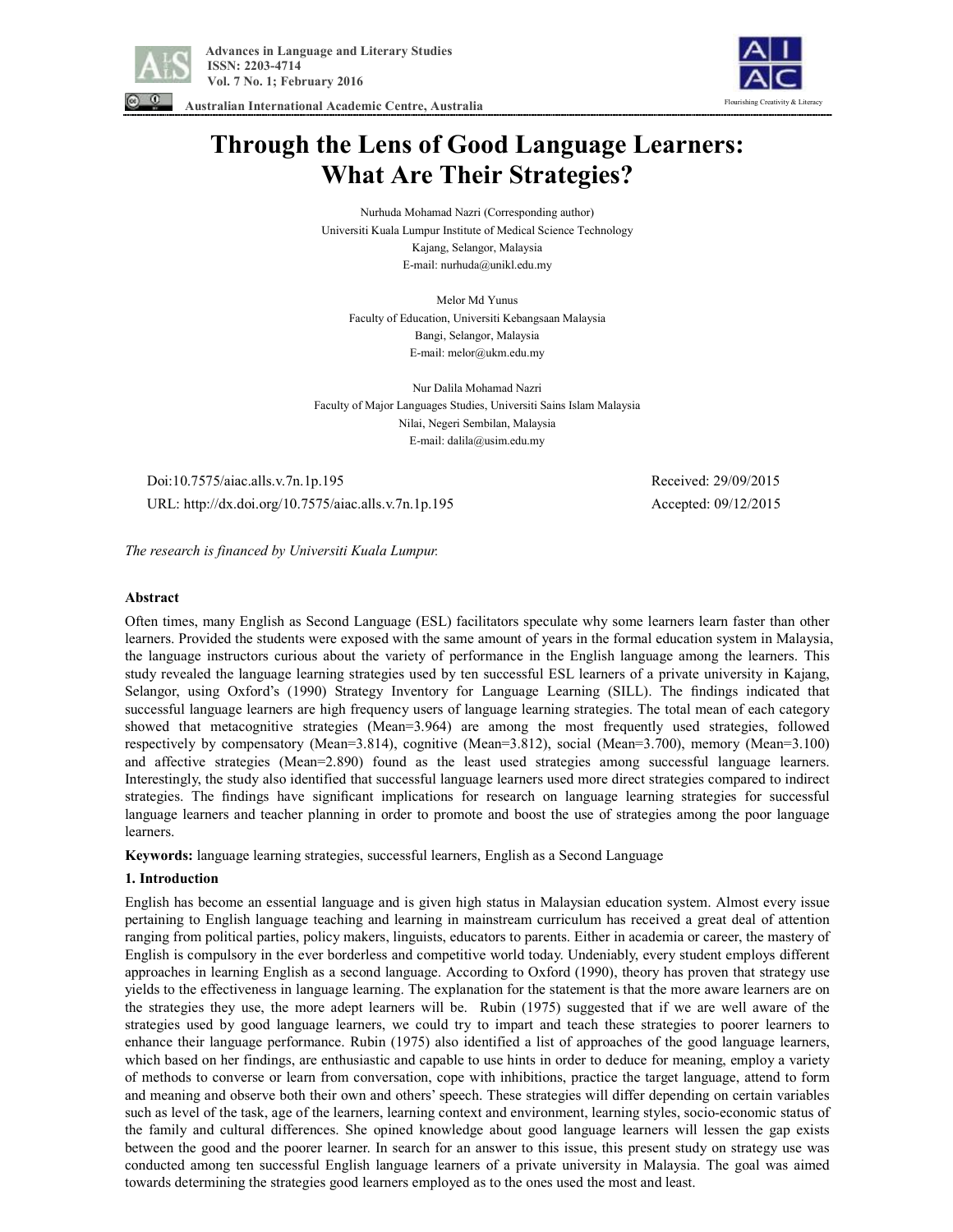# **2. Literature Review**

#### *2.1 The definitions of Language Learning Strategies*

Language learning strategy has emerged as a field of inquiry in the mid-1970s, when second language acquisition experts began to concentrate on individual variation among learners. The studies on language learning strategies have grown vigorously in the past few decades in ESL context. According to Weinstein & Rogers (1984), learning strategies were defined as understandings or actions that a learner employs during learning that are intended to affect the encoding process to facilitate the attainment, preservation, and reclamation of new knowledge. Correspondingly, another explanation to describe learning strategies is the steps taken by the learners to facilitate the attainment, storage, recovery, or usage of information (O'Malley et. al, 1985).

Oxford's (1990) classifications of the language learning strategies were agreed by many experts to be the most specific and comprehensive thus far. She defined language learning strategies as "specific actions taken by the learner to make learning easier, faster, more enjoyable, more self-directed, more effective, and more transferable to new situations." (p. 8). Based on her work and others in the language learning strategies field, language learning strategies can be said to have a number of distinctive characteristics. The language learning strategies model of Oxford categorized the strategies into two categories which are direct and indirect. Under direct strategies, she further classified language learning strategies into three broad categories called memory, cognitive, compensation strategies. On the other hand, she has classified metacognitive, affective, and social strategies to be under indirect strategies. Strategies are problem orientated and contribute directly and indirectly to learning. On occasions they are not associated with mental processing or the cognitive functions of the individual, thus rendering them behaviors which can also be either social or affective (Ellis, 1994; Oxford, 1990). Furthermore, they are intentional and usually conscious to the individual, but they may result in outcomes which can be either observed and unobservable (Ellis, 1994; Wenden and Rubin, 1987).

#### *2.2 The Characteristics of Successful Language Learners*

Rubin (1975), Stern (1975) and Naiman, et al. (1978) discovered the likelihood that great achievement in language learning might be associated to the use of strategies among the successful language learners. Rubin and Thompson (1994) as well as Mohamed Amin (2000) have characterized some broad language learning strategies employed by the successful language learners. According to them, successful language learners always find or even create opportunities to use the target language, make rooms to always practice the language, exploit social means, make effort to convey and get the message across, optimistic and prepared to live with uncertainty, observe their own speech as well as others, solicit language patterns, employ the target language input and make errors work. They also plan and schedule their language learning, read comprehensively and last but not least, they experiment with different learning strategies. In a number of studies, a connection between the effectiveness in the use of learning strategies and language success has been identified. Mohamed Amin Embi et al., (2001) also suggested that good learners were revealed to have a greater use of language learning strategies compared to poor learners.

#### **3. Method**

#### *3.1 Respondents*

In this study, ten students were selected to be the respondents through purposive sampling method. Also known as nonprobability sampling technique, this method was chosen to ensure the sample possessed the same characteristic which was good language learners. This method enabled the transparency of the findings thus established the validity of the study. They were all identified as successful language learners in the university based upon their exceptional grades for English paper in *Sijil Pelajaran Malaysia* (SPM) as well as their outstanding language proficiency observed throughout English classes and tests. Each of the respondents fit to the requirement of the study as they were all ESL learners.

#### *3.2 Instrumentation*

Oxford's taxonomy was chosen to assess language learning strategies (LLS) in this study. Oxford's Strategy Inventory for Language Learning (SILL) Version 7.0 was used in order to collect information about the topic. The decision to opt for this questionnaire was made on three reasons. Firstly, the questionnaire is perfect to assess language learning strategy used by English as second language (ESL) and English as Foreign Language (EFL) learners with different cultural backgrounds. For instance, Oxford's taxonomy has been widely used among the Arabic, Chinese, Hispanic and Japanese students. (Touba: 1992, Chang: 1990, Green: 1991, Watanabe: 1990). Secondly, the reliability and validity of the questionnaire have been extensively tested and verified (Oxford, 1992). Thirdly, it was estimated that the questionnaire has been broadly used in major studies across the world involving approximately ten thousands language learners (Kaylani, 1996). The inventory comprises of fifty items on which they marked their responses on a Likert scale of 5 points, ranging from 1 for "Never or almost never true of me" to 5 for "Always or almost always true of me." The respondents completed the questionnaire in 25 minutes under the supervision of the researcher.

# *3.3 Data Analysis*

To determine the frequency of language learning strategies used, a total of mean score was employed. The rating of frequency employed from the SILL was divided into three major categories of use. Mean of 1.0 to 2.4 was considered as low strategy use, 2.5 to 3.4 were characterized into medium strategy use and mean of 3.5 to 5.0 was regarded as high strategy use.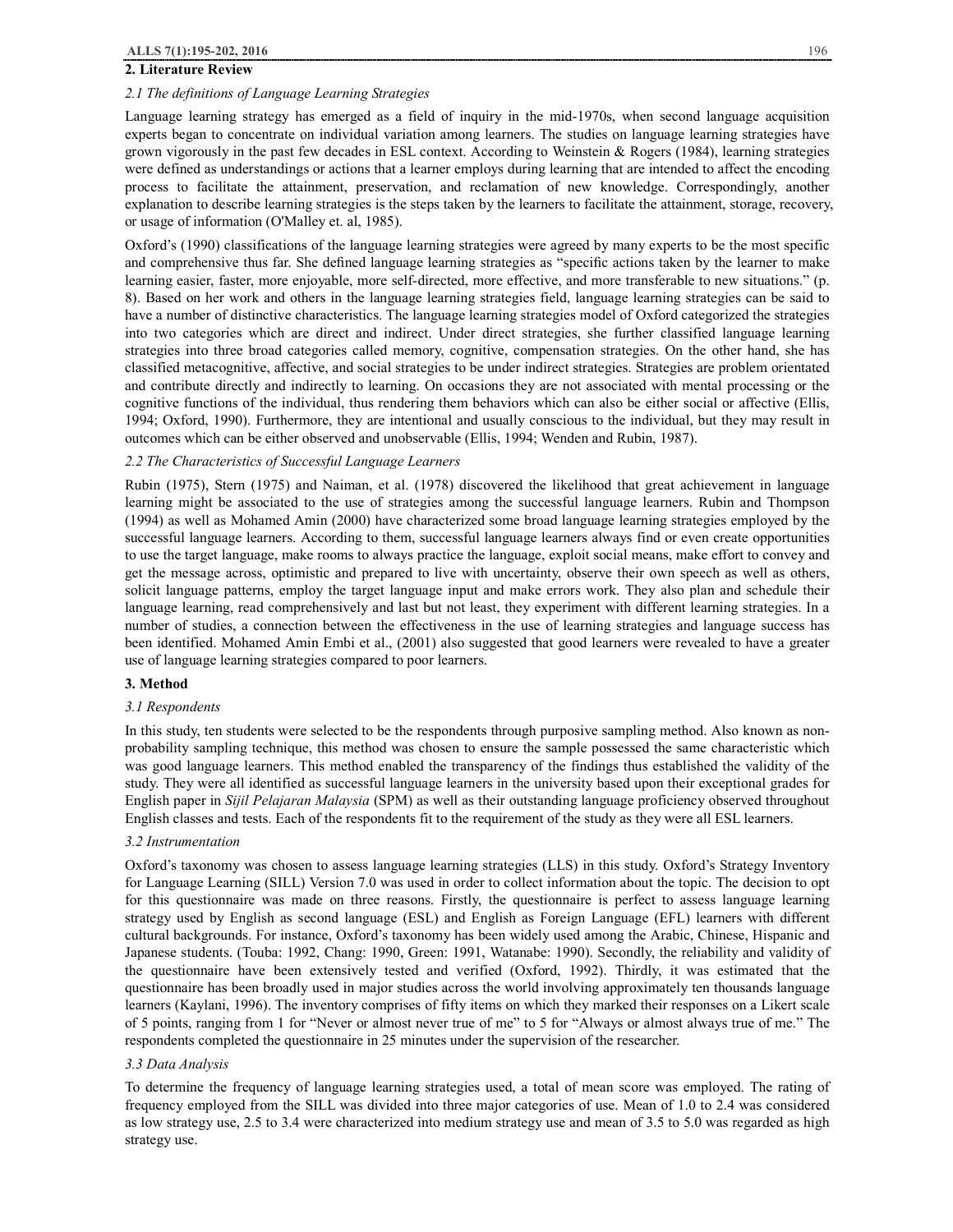# **4. Findings**

# *4.1 Overall strategy use*

Table 1. Mean Scores and Frequency of Language Learning Strategies Usage

| Strategy      | Mean  | Frequency | Rank |  |
|---------------|-------|-----------|------|--|
| Metacognitive | 3.964 | High      |      |  |
| Compensatory  | 3.814 | High      | 2    |  |
| Cognitive     | 3.812 | High      | 3    |  |
| Social        | 3.700 | High      | 4    |  |
| Memory        | 3.100 | Medium    | 5    |  |
| Affective     | 2.890 | Medium    | 6    |  |
| Total         | 3.547 |           |      |  |

Table 1 illustrates the mean of the overall strategy use was 3.547. This depicts the respondents, whom were successful language learners, were high strategy users. The students were also reported to possess high level in the frequency use for four categories (metacognitive, compensatory, cognitive and social) with the mean between 3.70 and 3.964. It was also noted that there were two categories (memory and affective) that were regarded as medium frequency of use (3.100 and 2.890). The most frequently used language learning strategies was metacognitive strategies (Mean=3.964), while affective strategies recorded to be the lowest mean scores (Mean=2.890).

#### *4.2 Individual Strategy Use*

The total means and the description of frequency use of each item were presented based on their categories. Generally, the statistics showed that a total of 33 out of 50 strategies recorded to be in the high level of use category (Mean=3.50 to 5.00). The 17 remaining items were recorded to be medium frequency of use.

# 4.2.1 Memory

Table 2. Mean Scores and Percentage of Memory Strategy

| Statement                                                           |            |                          |          |                          |                          | Mean | Frequency Level |
|---------------------------------------------------------------------|------------|--------------------------|----------|--------------------------|--------------------------|------|-----------------|
| I use new English words in a<br>sentence so I can remember<br>them. | -          | $\overline{\phantom{0}}$ | $(20\%)$ | $(60\%)$                 | $(20\%)$                 | 4.00 | High            |
| I use flashcards to remember<br>new English words.                  | 6<br>(60%) | (20%)                    | $(20\%)$ | $\overline{\phantom{0}}$ | $\overline{\phantom{a}}$ | 1.60 | Medium          |

The mean scores indicated that four items were at high scale of frequency with mean scores ranging from 3.60 to 4.00 for these strategies. The item that revealed the highest mean score was "I use new English words in a sentence so I can remember them". Since the medium of instruction in the university was English, the students were to immerse themselves in using the language. Over the years of exposure in the target language, the students were able to develop familiarity with new English words and learned to use them in context. As proven by the result, they agreed that using new English words in a sentence can help to retain them. In contrast, the item that has the lowest mean score was "I use flashcards to remember new English words". According to Saeed Mojarradi (2014) in his article entitled 'The effect of using flashcards on ESL students' ability to learn vocabulary', he discovered the use of flashcards did not have an effect on students' ability to learn vocabulary. Furthermore, a study conducted by Baleghizadeh and Ashoori (2011) also indicated there was no significant impact in the use of flashcards towards better learning strategy. The finding of the present study suggested flashcards were not favored as a learning strategy, hence supported the aforementioned literature reviews. Though flashcards might lead language learners to a higher level of vocabulary improvement as suggested by Komachali & Khodareza (2012), it remained to be studied and proven in a more comprehensive study.

# 4.2.2 Cognitive

Table 3. Mean Scores and Percentage of Cognitive Strategy

| Statement                                                                  |          |                          |                          |                          |                 | Mean | Frequency Level |
|----------------------------------------------------------------------------|----------|--------------------------|--------------------------|--------------------------|-----------------|------|-----------------|
| I watch English language<br>TV shows or go to movies<br>spoken in English. | -        | $\overline{\phantom{0}}$ | $\overline{\phantom{0}}$ | $\overline{\phantom{0}}$ | 10<br>$(100\%)$ | 5.00 | High            |
| I try to find patterns in<br>English                                       | $(10\%)$ | $(30\%)$                 | $(30\%)$                 | $(20\%)$                 | $(10\%)$        | 2.50 | Medium          |

The mean scores designated that 11 items are at high scale of frequency with mean scores ranging from 3.50 to 5.00 for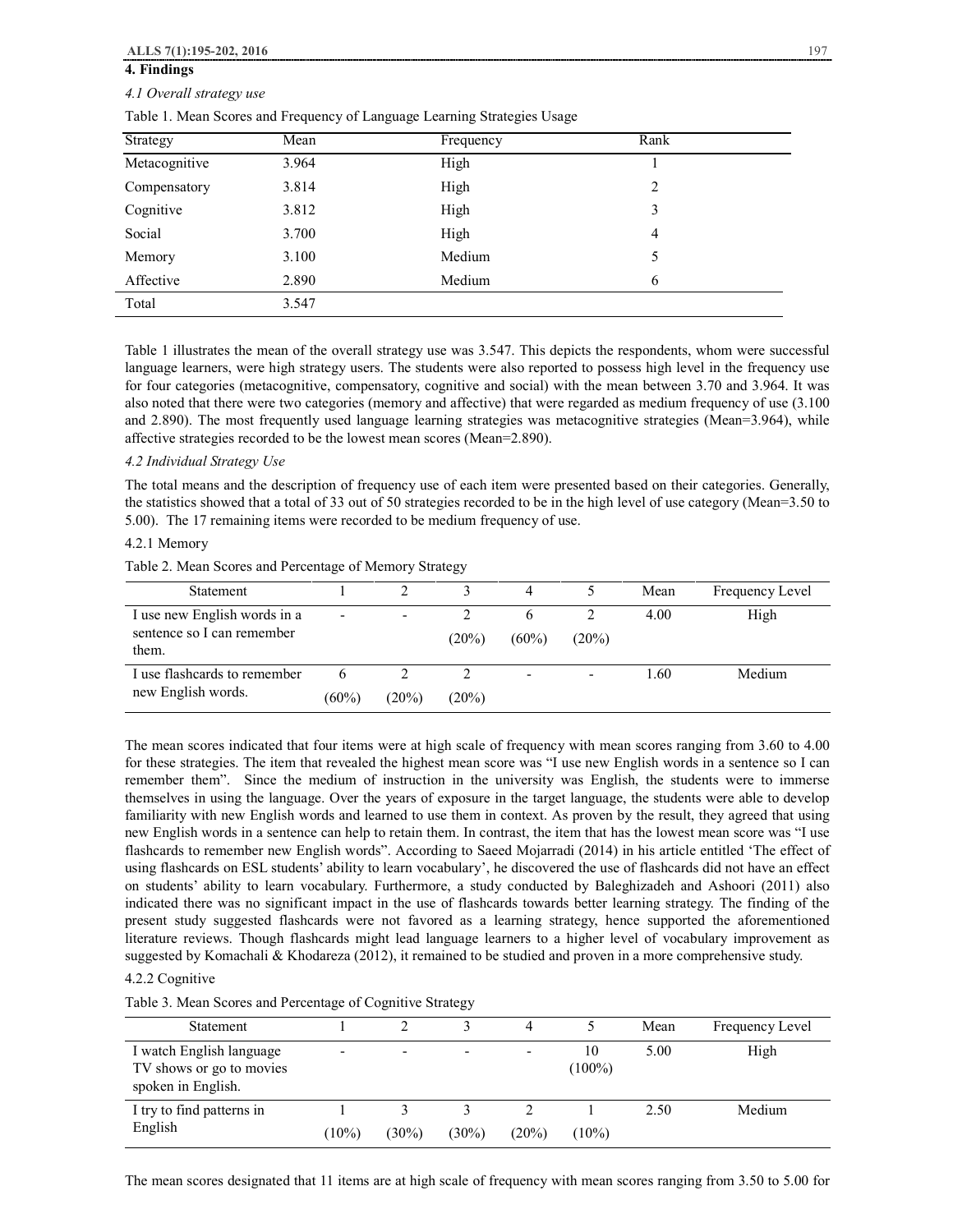cognitive strategies. The item that indicated the highest mean score was "I watch English language TV shows or go to movies spoken in English", while the item that has the lowest mean score was "I try to find patterns in English". Many researchers discovered the used of movies in a classroom provided exposures to the real language and authentic settings in which the language is spoken (Xhemaili, 2013). They also found that movies hooked learners' interest and positively increase their motivation to learn English (Kusumarasdyati, 2004). The above findings were consistent and significantly relevant to the results of this study as all ten respondents reflected their opinions as 'strongly agreed' that they watched English language TV shows or go to movies spoken in English. This result could be supported by the fact that the respondents had easy and free access to internet connection. As the university provided round-the-clock internet connectivity on the campus and hostel areas, the students had an ideal opportunity to access online movie websites and managed to learn English language from the activity. On the contrary, finding patterns in English appeared to be a hindrance to the students for it might not relate to their needs and purpose in learning English.

# 4.2.3 Compensatory

Table 4. Mean Scores and Percentage of Compensatory Strategy

| Statement                                                                                   |          |          |          |          |          | Mean | Frequency Level |
|---------------------------------------------------------------------------------------------|----------|----------|----------|----------|----------|------|-----------------|
| If I can't think of an English<br>word, I use a word or phrase<br>that means the same thing |          |          | $(10\%)$ | $(20\%)$ | $(70\%)$ | 4.60 | High            |
| I make up new words if I do<br>not know the right ones in<br>English.                       | $(20\%)$ | $(20\%)$ | $(10\%)$ | $(30\%)$ | $(20\%)$ | 3.10 | Medium          |

The mean scores specified that four items are at high scale of frequency with mean scores ranging from 3.50 to 4.60 for compensatory strategies. The highest mean score was "If I can't think of an English word, I use a word or phrase that means the same thing". Oxford (1990) stated that compensation strategies can be applied to overcome knowledge limitations in all four skills. The results suggested all respondents did utilize compensation learning strategy to tackle loopholes of their knowledge on the language, with seven of them interpreted their opinions as 'strongly agreed'. On the opposite, the lowest mean score was "I make up new words if I do not know the right ones in English". Six respondents were positive towards this strategy while another four respondents were negative. This was probably due to unfamiliarity to the technique which therefore led to minimum exploration.

#### 4.2.4 Metacognitive

Table 5. Mean Scores and Percentage of Metacognitive Strategy

| Statement                                                                         |                          | 2             | 3        | 4             | 5             | Mean | Frequency Level |
|-----------------------------------------------------------------------------------|--------------------------|---------------|----------|---------------|---------------|------|-----------------|
| I notice my English mistakes<br>and use that information to<br>help me do better. | $\overline{\phantom{a}}$ | ۰             | $(10\%)$ | 3<br>$(30\%)$ | 6<br>$(60\%)$ | 4.50 | High            |
| I pay attention when<br>someone is speaking<br>English.                           |                          |               | $(10\%)$ | $(30\%)$      | 6<br>$(60\%)$ | 4.50 | High            |
| I plan my schedule so I will<br>have enough time to study<br>English.             | $(10\%)$                 | 8<br>$(80\%)$ |          | $(10\%)$      |               | 2.10 | Medium          |

The mean scores pointed out that eight items are at high scale of frequency with mean scores ranging from 3.80 to 4.50. The items that exhibited the highest mean scores were "I notice my English mistakes and use that information to help me do better" and "I pay attention when someone is speaking English". Interestingly, the students designed and strategize learning process by noticing their own mistakes and paid attention when they listened to English-spoken conversations to help them become better at the language. The results suggested as students developed awareness on how they learn best, they will routine these strategies to efficiently obtain new information, and eventually became autonomous thinkers. Metacognitive strategy can positively impact students by helping them deepen their thinking about the content of the language. On the other hand, the item that has the lowest mean score was "I plan my schedule so I will have enough time to study English". Most of the respondents disagreed they scheduled and allocated specific time to study English. Presumably, they did not regard English learning as imperative as other major critical courses they enrolled and therefore, pay less focus to self-study the language. The respondents seemed to moderately delve deeper into the autonomous learning experience probably due to over-dependence on their lecturers to assign tasks and further facilitate language learning. Additionally, as English subjects were only offered in three semesters throughout the whole academic years, the students paid less attention to learn the language right after the completion of the formal classes.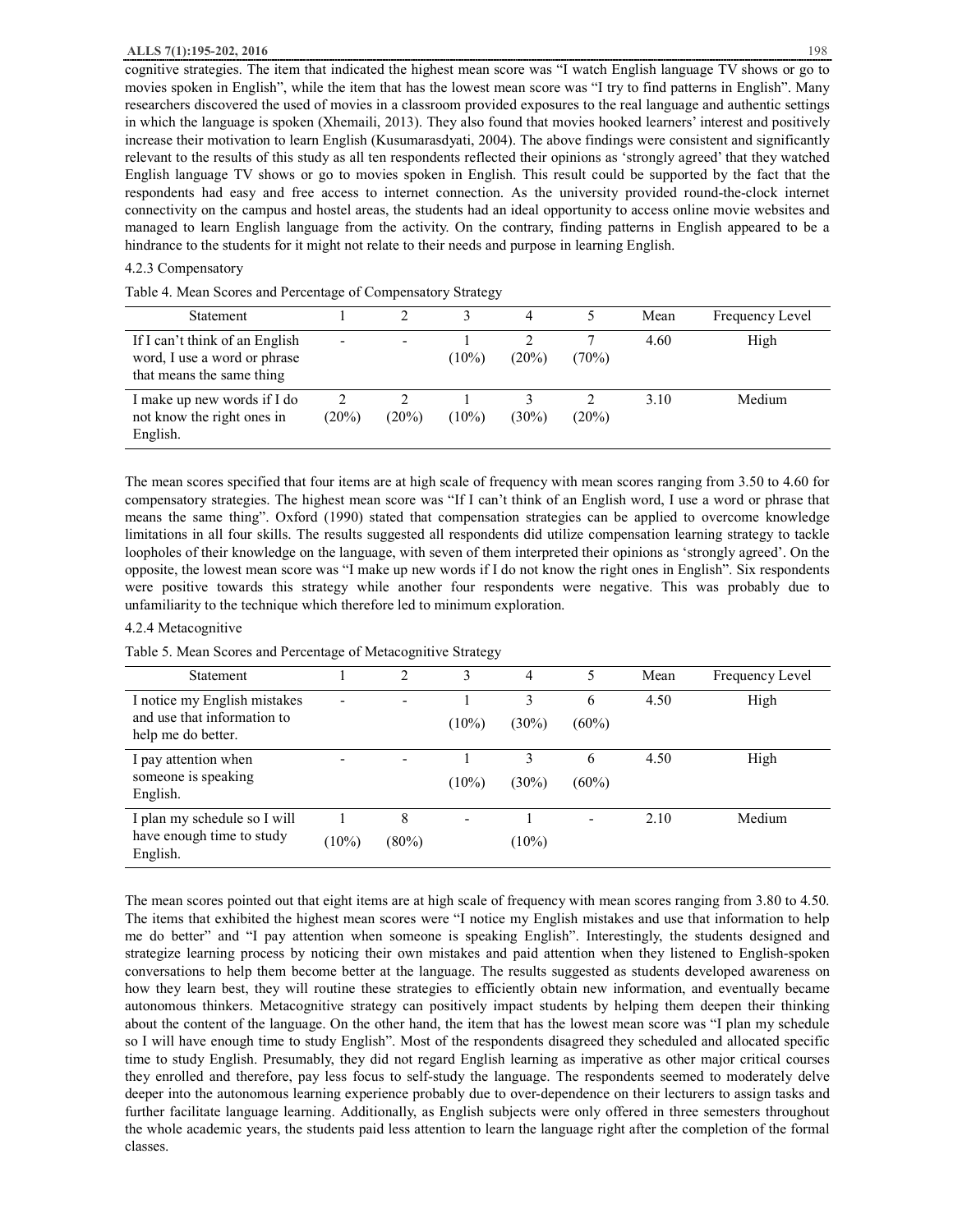| ALLS 7(1):195-202, 2016                                   |          |          |       |          |          |      | 199             |
|-----------------------------------------------------------|----------|----------|-------|----------|----------|------|-----------------|
| 4.2.5 Affective                                           |          |          |       |          |          |      |                 |
| Table 6. Mean Scores and Percentage of Affective Strategy |          |          |       |          |          |      |                 |
| Statement                                                 |          |          |       |          |          | Mean | Frequency Level |
| I encourage myself to speak                               |          |          |       |          | 6        | 4.40 | High            |
| English even when I am                                    |          | $10\%)$  |       | $(30\%)$ | $(60\%)$ |      |                 |
| afraid of making a mistake.                               |          |          |       |          |          |      |                 |
| I talk to someone else about                              |          | 4        |       |          |          | 1.80 | Medium          |
| how I feel when I am                                      | $(40\%)$ | $(40\%)$ | (20%) |          |          |      |                 |
| learning English.                                         |          |          |       |          |          |      |                 |

For affective strategies, the mean scores specified that two items are at high scale of frequency with mean scores ranging from 3.80 to 4.40. The item that displayed the highest mean score was "I encourage myself to speak English even when I am afraid of making a mistake", while the item that has the lowest mean score was "I talk to someone else about how I feel when I am learning English". Being ESL learners, they were required to use English as a mean to survive their education and communication in the university. Therefore, the tendency of using more affective strategies can be seen relatable to these ESL learners as they had intrinsic and extrinsic motivations to enhance their language proficiency and competency. Majority of the respondents reflected positively to the use of self-encouragement in speaking English even though they concerned about making mistakes. According to Oxford and Nyikos (1989), the degree of expressed motivation was the single most powerful influence on the choice of language learning strategies. Additionally, intrinsic motivation to communicate in the target language is likely to enhance a learner's learning experiences (Skehan, 2001). Besides, extrinsic motivation can also promote success in acquiring the target language (Gardner and MacIntyre, 1992). The findings in the present study supported the aforementioned statements and strengthened the fact that good language learners possessed an intrinsic motivation in learning a language. Adversely, most of the respondents were unwilling to talk about their feelings in regard to English language learning. The learners might refuse to confide in someone else about their thoughts and feelings as they doubted that might lead other unwanted issue such as low self-esteem.

# *4.2.6 Social*

Table 7. Mean Scores and Percentage of Social Strategy

| <b>Statement</b>            |         |         |          |          |          | Mean | Frequency Level |
|-----------------------------|---------|---------|----------|----------|----------|------|-----------------|
| If I do not understand      |         |         |          |          | O        | 4.20 | High            |
| something in English, I ask |         | $10\%)$ | $(20\%)$ | $(10\%)$ | $(60\%)$ |      |                 |
| the other person to slow    |         |         |          |          |          |      |                 |
| down or to say it again.    |         |         |          |          |          |      |                 |
| I ask English speakers to   |         |         |          |          |          | 3.30 | Medium          |
| correct me when I talk.     | $10\%)$ | (20%)   | (20%)    | $(30\%)$ | (20%)    |      |                 |

The mean scores directed that four items are at high scale of frequency with mean scores ranging from 3.70 to 4.20 for these strategies. The item that presented the highest mean score was "If I do not understand something in English, I ask the other person to slow down or to say it again". Learning English in a supportive environment provides ESL learners with many interaction opportunities to practice the language. Asking for clarifications and repetitions as language learning strategies provided a meaningful learning experience to the students. Based on the results, good language learners sought opportunities to practice language and valued communication with other English speakers. As opposed to that, the item that has the lowest mean score was "I ask English speakers to correct me when I talk", as they might get offended and demoralized in the learning process. This particular result corresponded to the study conducted by Brown (2007), in which he asserted that good language learners learned the target language by assessing their own trails and errors.

# **5. Discussion of findings**

The findings of the study revealed that good language learners were high users of language learning strategies. It supported the study carried out by Mohamed Amin Embi et al., (2001) in which he revealed good language learners possessed a greater use of language learning strategies compared to poor language learners. Likewise, ample past studies explored the relationship between language learning strategies and learners' proficiency in which the findings showed that more proficient language learners used a greater variety of language learning strategies (Rahimi et al., 2008; Griffiths, 2003; Lee, 2003; O'Malley and Chamot, 1990). The total means of each category showed that metacognitive strategies (Mean=3.964) are among the most frequently used strategies, followed respectively by compensatory (Mean=3.814), cognitive (Mean=3.812), social (Mean=3.700), memory (Mean=3.100) and affective strategies (Mean=2.890) found as the least used strategies among successful language learners. Based on the results, it was found that good language learners employed and favored more direct strategies (memory, cognitive and compensation) over indirect strategies (metacognitive, affective, and social). This can be inferred that successful language learners of the said university preferred to use strategies that are seen to have direct impact with the target language.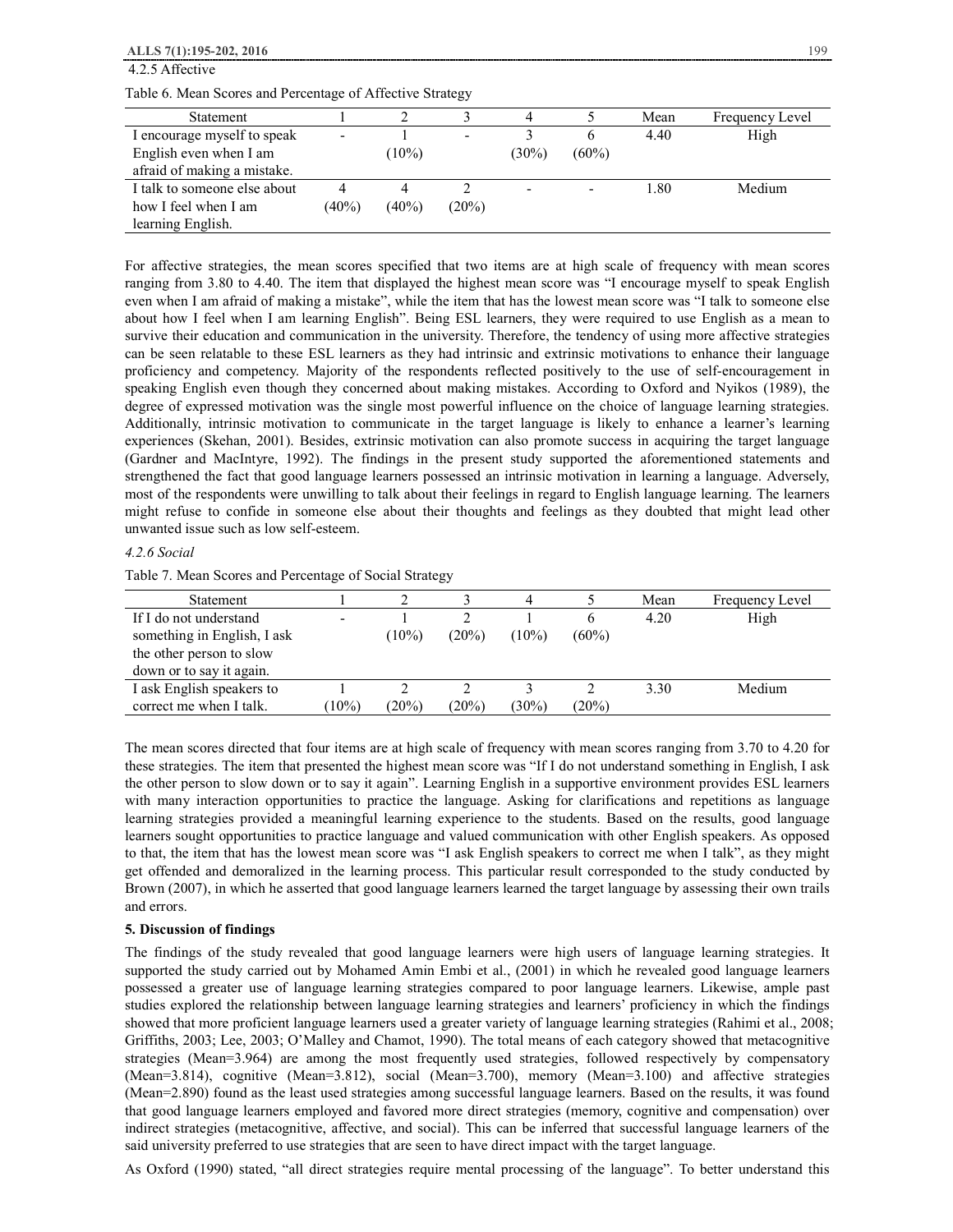#### **ALLS 7(1):195-202, 2016** 200

system, memory strategies are the techniques used to collect and recover info, transform information in the form of facts to skills. A good example of this is grouping verbs into transitive or intransitive. Cognitive strategies are methods to operate the elements of language and students were able to make sense of their learning. An example of this type of strategy is contrastively analyzing words in mother tongue that have similarities with the words in the target language in terms of sound and meaning. Compensation strategies assist students to tackle loopholes of their prior knowledge in order to maintain conversation. For example, the students try to understand the target language by making clever guesses from the context. Through the use of linguistic clues for instance, a learner may be able to guess the topic of a conversation through the verbs used.

Furthermore, they are reported to possess a high frequency of use of metacognitive strategies which interestingly appeared to be the findings in other studies. Such results were said to be gathered in researches done by Haifa (2010), Adel (2011), as well as Jalal and Karev (2011). This result indicated that metacognitive strategies are mostly ideal for these successful students, as the learner autonomy exists for the learners to monitor and govern their own learning process. The findings revealed that the students coordinated their own learning by planning and organizing, as well as evaluating their learning process. The present findings were paralleled to the research done by Tricia Hedge (2000) which she identified seven characteristics of a good language learner. According to her, she believed good language learners in which she referred to as 'self-directed learners', were those who responsible for their own learning process, highly motivated, manage and divide time to learn properly, learn with active thinking, know their needs and to use resources independently. Moreover, Holden (2002) suggested that successful language learners were autonomous learners and both cognitively and meta-cognitively aware of their role in the learning process. Age factor could also be one of the reasons for the preference towards this strategy. As the respondents were university students which could be considered as adult learners, their language proficiency progress tremendously and their use of metacognitive strategies amplifies. In other words, they develop better learning skills as they grow older. However, the projection for future research should investigate the correlations between age and strategies employed by good language learners.

On the contrary, good language learners in this study were seen to use affective strategies the least. Affective strategies are the strategies to assist learners to manage their emotions, motivation, and attitudes towards learning. They can be achieved through lessening nervousness by using relaxation techniques, self-encouragement and self-reward in order to keep oneself motivated in the learning process, and taking emotional temperature into thoughtful considerations. Past research revealed that some ESL learners were susceptible to be affected by emotional issues such as anxiety, trauma and lack of confidence. Mayes (2003) found strong evidence to support that some ESL students experienced culture shock or trauma, and distressed by certain affective factors such as anxiety, lack of confidence and lack of motivation. The aforementioned finding by Mayes (2003) paralleled with the finding in this study as the learners experienced sensitivity to their emotional needs in the language learning process.

The findings also enlightened the fact that good language learners keen to use different strategies in combination. This result was well supported by the study carried out by Nambiar (1996) and Mah (1999) which they have found out Malaysian postgraduate students used the cognitive and metacognitive strategies in mixture. This significant finding is really a stepping stone for the language teachers or facilitators to better understand the reasons lie behind the learners' differences in the language learning strategy context. Furthermore, the training of language learning strategy can be implemented to poor language learner so that they can enjoy the chance to be at par with their counterparts, since effective and maximum usage of language learning strategies can lead them to learn the language better.

# **6. Implications**

Since education is a creative industry, the knowledge of language learning strategies can significantly contribute to the enhancement of the teaching and learning process. Upcoming studies on language learning strategies could explore the new perspective in teaching approach, different variables exist and how these factors might boost or facilitate certain strategies while hindering others. Language instructors or lecturers could employ contexts of learning in order to help learners use a wider range of strategies and also discover new ones. To conclude, language learning strategies possess countless potential in enhancing language learning attainment. Students have to be exposed and taught to employ these strategies in their language learning journey. Lecturers might want to work to increase the awareness among their students on the strategies to equip and facilitate their students with meaningful language learning experiences. Additionally, lecturers should increase their awareness on affective factors that could greatly impact their students' motivation and attitude towards learning the language. By being more sensitive to the students' needs, lecturers could create inclusive learning environments to better serve their ESL students with supplementary needs and supports.

# **References**

Adel, A. R. (2011). Effects of L2 proficiency and gender on choice of language learning strategies by university students majoring in English. *Asian EFL Journal*, *13*(1), 115-151.

Bacon, S. M, and M. D. Finnemann (1990). A study of the attitudes, motives, and strategies of university foreign language students and their disposition to authentic oral and written input. *Modern Language Journal*, *74*(4), 459– 470.

Baleghizadeh, S., & Ashoori, A. (2011). The Impact of Two Instructional Techniques on EFL Learners' Vocabulary Knowledge: Flash Cards versus Word Lists. *MEXTESOL Journal*, *35*(2).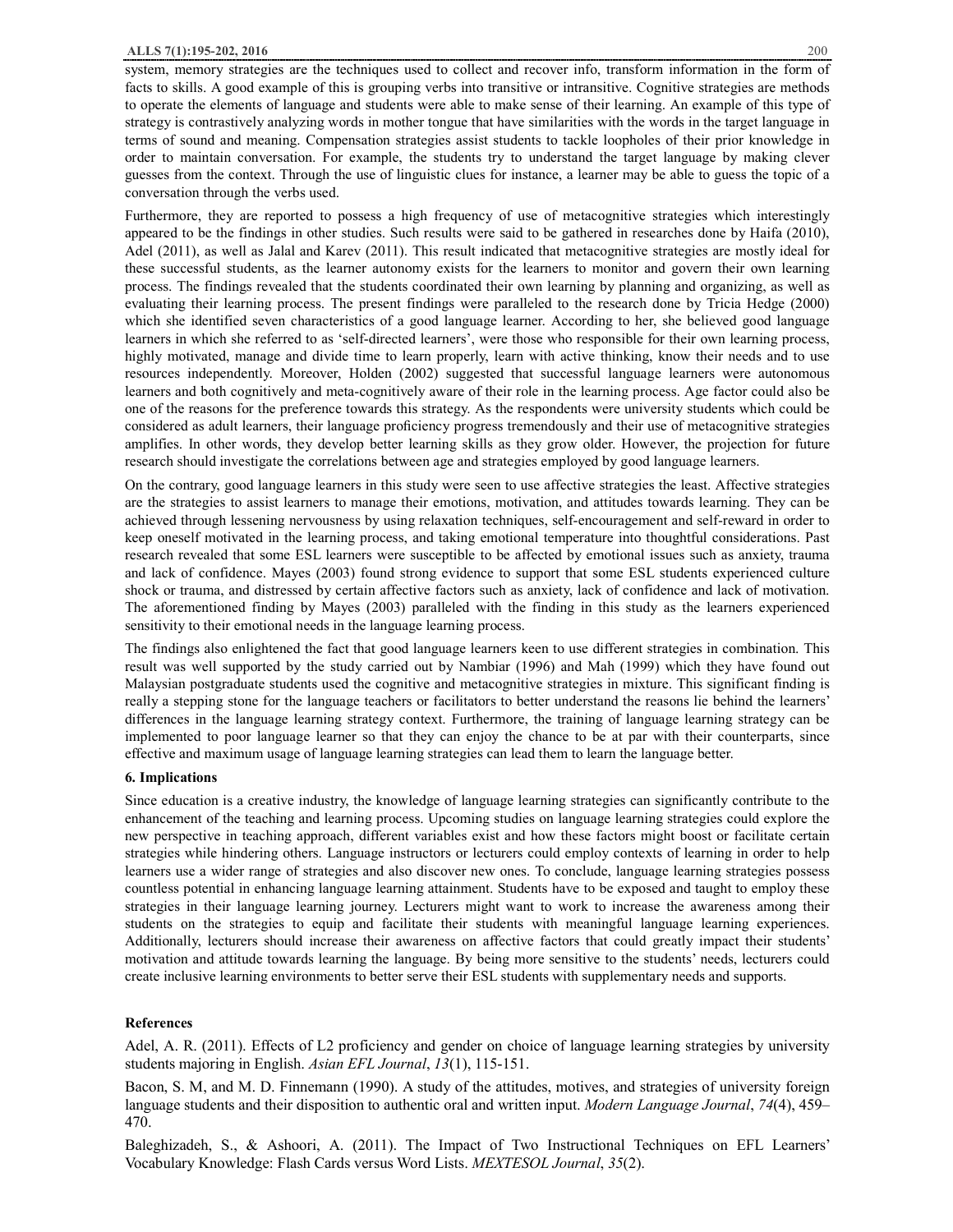Chang, S. (1990). A study of the language learning behavior of Chinese students at the University of Georgia and the relation of those behaviors to oral proficiency and other factors. (Doctoral dissertation). University of Georgia.

Chamot, A. U., & O'Malley, J. M. (1996). Implementing the cognitive academic language learning approach (CALLA). In R. L. Oxford (Ed.), *Language learning strategies around the world: Cross-cultural perspectives* (pp. 167–173). Honolulu: University of Hawaii, Manoa.

Chamot, A. U., Barnhardt, S., El-Dinary, P. B., & Robbins, J. (1999). *The learning strategies handbook*. White Plains, NY: Addison Wesley Longman.

Cohen, A. D. (1996). Verbal reports as a source of insights into second language learner strategies. *Applied Language Learning*, *7*(1–2), 5–24.

Cohen, A. D., Weaver, S. J., & Li, T-Y. (1995). The impact of strategies-based instruction on speaking a foreign language. *Research Report*. Minneapolis, MN: University of Minnesota, Center for Advanced Research on Language Acquisition (CARLA).

Cook, V. (1991). *Second Language Learning and Language Teaching*. London: Edward Arnold.

Dornyei, Z. (1990). Conceptualizing motivation in foreign language learning. *Language Learning*, *40,* 45–79.

Dornyei, Z. & Skehan, P. (2003). Individual differences in second language learning. In C. Doughty & M. Long (Eds), *Handbook of Second Language Acquisition* (pp. 589–630). Oxford: Blackwell.

Dreyer, C., & Oxford, R. L. (1996). Learner variables related to ESL proficiency among African speakers in South Africa. In: R. L. Oxford (Ed.), *Language learning strategies around the world: Cross-cultural perspectives* (pp. 61–74). Honolulu: University of Hawaii, Manoa.

Ehrman, M. E., & Oxford, R. L. (1989). Effects of sex differences, career choice, and psychological type on adult language learning strategies. *The Modern Language Journal*, *73,* 1–12.

Ehrman, M. E., & Oxford, R. L. (1990). Adult learning styles and strategies in an intensive training setting. *The Modern Language Journal*, 74, 311–26.

Ellis, R. (1994). *The Study of Second Language Acquisition*. Oxford: Oxford University Press.

Ellis, H. D., & Sinclair, B. (1989). *Learning to learn English: A course in learner training*. Cambridge, UK: Cambridge University Press.

Embi, M. A. (2000). *Language Learning Strategies: A Malaysian Context*. Bangi: Percetakan Warni.

Embi, M. A., Long, J. & Hamzah, M. I. (2001). Language Learning Strategies Employed by Secondary School Students in Malaysia. *Jurnal Pendidikan, 26,* 2–3.

Gardner, R. and MacIntyre, P. (1992). An Instrumental Motivation in Language Study: Who says it isn't effective? *Studies in Second Language Acquisition, 13,* 57–72.

Green, J. (1991). *Language learning strategies of Puerto Rican university students*. Paper presented at the annual meeting of the Puerto Rican Teachers of English to Speakers of Other Languages, San Juan, PR.

Griffiths, C. (2003). Patterns of language learning strategy use. *System*, *31,* 367–383.

Haifa, A. B. (2010). Language Learning Strategies Employed by English Majors at Qatar University: Questions and Queries. *ASIATIC*, 4(2).

Harris, V. (2000). Learning to learn: Strategy instruction in the modern language classroom. In A. Schwarbick (Ed.), *Aspects of teaching second modern foreign languages: Perspectives on practice* (pp. 3–22). London/New York: Routledge/Falmer.

Harris, V. (2001). *Helping learners learn: Exploring strategy instruction in language classrooms across Europe*. Strasbourg, France: Council of Europe Publishing.

Hedge, T. (2000). *Teaching and Learning in the Language Classroom*. Oxford: Oxford University Press.

Holden, B. (2002). Listen and Learn. *English Teaching Professional, 23,* 18–20.

Jalal, K., & Karev, J. (2011). The strategy use frequency of unsuccessful Malaysian language learners and the effect of gender on it. *European Journal of Scientific Research*, *57*(2), 198–205.

Kaylani, C. (1996). The influence of gender and motivation on EFL learning strategy use in Jordan. In R. L. Oxford (Ed.), *Language learning strategies around the world: Cross-cultural perspectives* (pp. 75–88). Honolulu: University of Hawaii, Manoa.

Khodareza & Komachali, E. (2012). The Effect of Using Vocabulary Flashcard on Iranian on Iranian Pre-University Students' Vocabulary Knowledge. *Canadian Center of Science and Education Journal*, *5*(3), 134-147.

Krashen, S. (1981). *Second language acquisition and second language learning*. Oxford: Pergamon Press.

Kusumarasdyati (2004). *Listening, Viewing and Imagination: Films in EFL Classes.* 2nd International Conference on Imagination and Education, Vancouver, Canada.

Lee, K. (2003). The relationship of school year, sex and proficiency on the use of learning strategies in learning English. *Asian EFL Journal*, *5*(4), 1–36.